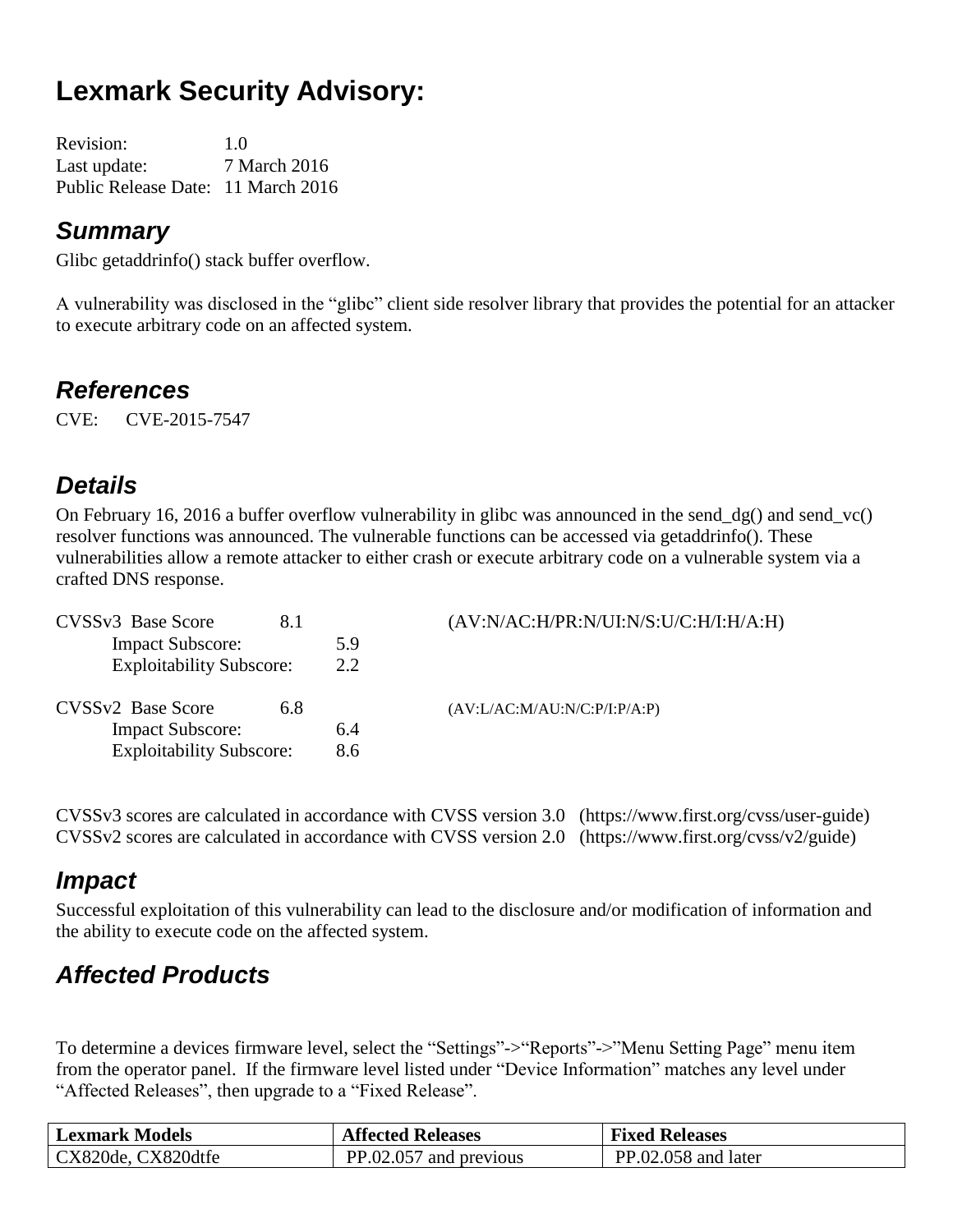| XC6152de, XC6152dtfe         | PP.02.057 and previous      | PP.02.058 and later      |
|------------------------------|-----------------------------|--------------------------|
| CX825de, CX825dte, CX825dtfe | PP.02.057 and previous      | PP.02.058 and later      |
| XC8155de, XC8155dte          | PP.02.057 and previous      | PP.02.058 and later      |
| CX860de, CX860dte, CX860dtfe | PP.02.057 and previous      | PP.02.058 and later      |
| XC8160de, XC8160dte          | PP.02.057 and previous      | PP.02.058 and later      |
| CS820de, CS820dte, CS820dtfe | YK.02.057 and previous      | YK.02.058 and later      |
| C6160                        | YK.02.057 and previous      | YK.02.058 and later      |
| CS720de, CS720dte            | CB.02.057 and previous      | CB.02.058 and later      |
| CS725de, CS725dte            | CB.02.057 and previous      | CB.02.058 and later      |
| C4150                        | CB.02.057 and previous      | CB.02.058 and later      |
| CX725de, CX725dhe, CX725dthe | ATL.02.057 and previous     | ATL.02.058 and later     |
| XC4150                       | ATL.02.057 and previous     | ATL.02.058 and later     |
| CS31x                        | LW50.VYL.P592 and previous, | LW50.VYL.P593 and later, |
|                              | LW60.VYL.P630 &             | LW60.VYL.P632 and later  |
|                              | LW60. VYL. P631             |                          |
| CS41x                        |                             |                          |
|                              | LW50.VY2.P592 and previous, | LW50.VY2.P593 and later, |
|                              | LW60.VY2.P630 &             | LW60.VY2.P632 and later  |
|                              | LW60.VY2.P631               |                          |
| CS51x                        | LW50.VY4.P592 and previous, | LW50.VY4.P593 and later, |
|                              | LW60.VY4.P630 &             | LW60.VY4.P632 and later  |
|                              | LW60.VY4.P631               |                          |
| <b>CX310</b>                 | LW50.GM2.P592 and previous, | LW50.GM2.P593 and later, |
|                              | LW60.GM2.P630 &             | LW60.GM2.P632 and later  |
|                              | LW60.GM2.P631               |                          |
| <b>CX410</b>                 | LW50.GM4.P592 and previous, | LW50.GM4.P593 and later, |
|                              | LW60.GM4.P630 &             | LW60.GM4.P632 and later  |
|                              | LW60.GM4.P631               |                          |
| <b>CX510</b>                 | LW50.GM7.P592 and previous, | LW50.GM7.P593 and later, |
|                              | LW60.GM7.P630 &             | LW60.GM7.P632 and later  |
|                              | LW60.GM7.P631               |                          |
| XC2132                       | LW50.GM7.P592 and previous, | LW50.GM7.P593 and later, |
|                              | LW60.GM7.P630 &             | LW60.GM7.P632 and later  |
|                              | LW60.GM7.P631               |                          |
| <b>MS310</b>                 | LW50.PRL.P592 and previous, | LW50.PRL.P593 and later, |
|                              | LW60.PRL.P630 &             | LW60.PRL.P632 and later  |
|                              | LW60.PRL.P631               |                          |
| MS312                        | LW50.PRL.P592 and previous, | LW50.PRL.P593 and later, |
|                              | LW60.PRL.P630 &             | LW60.PRL.P632 and later  |
|                              | LW60.PRL.P631               |                          |
| <b>MS315</b>                 | LW50.TL.P592 and previous,  | LW50.TL.P593 and later,  |
|                              | LW60.TL.P630 &              | LW60.TL.P632 and later   |
|                              | LW60.TL.P631                |                          |
| <b>MS410</b>                 | LW50.PRL.P592 and previous, | LW50.PRL.P593 and later, |
|                              | LW60.PRL.P630 &             | LW60.PRL.P632 and later  |
|                              | LW60.PRL.P631               |                          |
| <b>MS415</b>                 | LW50.TL.P592 and previous,  | LW50.TL.P593 and later,  |
|                              | LW60.TL.P630 &              | LW60.TL.P632 and later   |
|                              | LW60.TL.P631                |                          |
| MS51x                        | LW50.PR2.P592 and previous, | LW50.PR2.P593 and later, |
|                              | LW60.PR2.P630 &             | LW60.PR2.P632 and later  |
|                              | LW60.PR2.P631               |                          |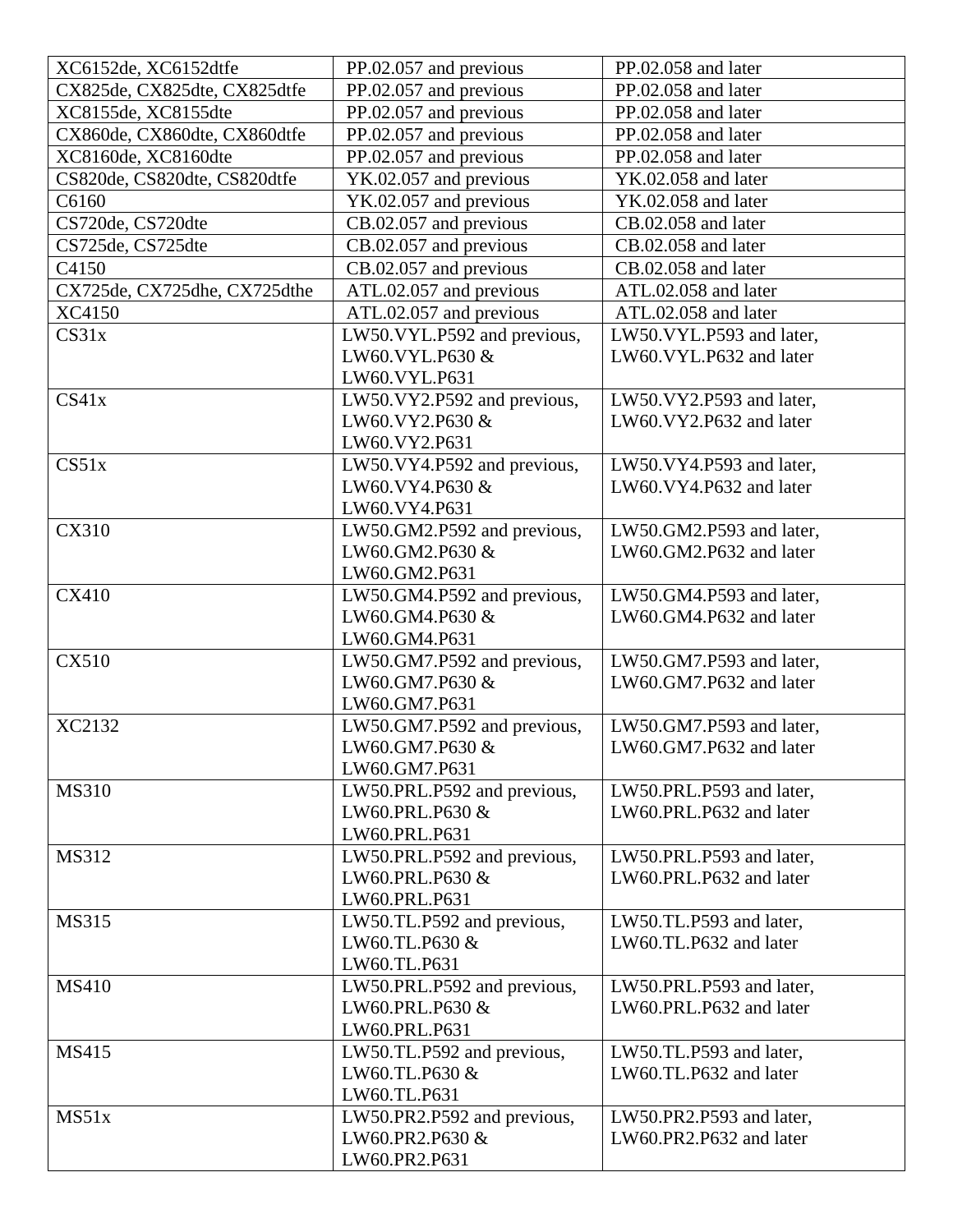| MS610dn & MS610dtn         | LW50.PR2.P592 and previous, | LW50.PR2.P593 and later, |
|----------------------------|-----------------------------|--------------------------|
|                            | LW60.PR2.P630 &             | LW60.PR2.P632 and later  |
|                            | LW60.PR2.P631               |                          |
| M1145<br>& M3150dn         | LW50.PR2.P592 and previous, | LW50.PR2.P593 and later, |
|                            | LW60.PR2.P630 &             | LW60.PR2.P632 and later  |
|                            | LW60.PR2.P631               |                          |
| MS610de & MS610dte         | LW50.PR4.P592 and previous, | LW50.PR4.P593 and later, |
|                            | LW60.PR4.P630 &             | LW60.PR4.P632 and later  |
|                            | LW60.PR4.P631               |                          |
| M3150                      | LW50.PR4.P592 and previous, | LW50.PR4.P593 and later, |
|                            | LW60.PR4.P630 &             | LW60.PR4.P632 and later  |
|                            | LW60.PR4.P631               |                          |
| MS71x                      | LW50.DN2.P592 and previous, | LW50.DN2.P593 and later, |
|                            | LW60.DN2.P630 &             | LW60.DN2.P632 and later  |
|                            | LW60.DN2.P631               |                          |
| MS810n, MS810dn & MS810dtn | LW50.DN2.P592 and previous, | LW50.DN2.P593 and later, |
|                            | LW60.DN2.P630 &             | LW60.DN2.P632 and later  |
|                            | LW60.DN2.P631               |                          |
| <b>MS811</b>               | LW50.DN2.P592 and previous, | LW50.DN2.P593 and later, |
|                            | LW60.DN2.P630 &             | LW60.DN2.P632 and later  |
|                            | LW60.DN2.P631               |                          |
| MS812dn, MS812dtn          | LW50.DN2.P592 and previous, | LW50.DN2.P593 and later, |
|                            | LW60.DN2.P630 &             | LW60.DN2.P632 and later  |
|                            | LW60.DN2.P631               |                          |
| M5163dn                    | LW50.DN2.P592 and previous, | LW50.DN2.P593 and later, |
|                            | LW60.DN2.P630 &             | LW60.DN2.P632 and later  |
|                            | LW60.DN2.P631               |                          |
| MS810de                    | LW50.DN4.P592 and previous, | LW50.DN4.P593 and later, |
|                            | LW60.DN4.P630 &             | LW60.DN4.P632 and later  |
|                            | LW60.DN4.P631               |                          |
| M5155 & M5163              | LW50.DN4.P592 and previous, | LW50.DN4.P593 and later, |
|                            | LW60.DN4.P630 &             | LW60.DN4.P632 and later  |
|                            | LW60.DN4.P631               |                          |
| MS812de                    | LW50.DN7.P592 and previous, | LW50.DN7.P593 and later, |
|                            | LW60.DN7.P630 &             | LW60.DN7.P632 and later  |
|                            | LW60.DN7.P631               |                          |
| M5170                      | LW50.DN7.P592 and previous, | LW50.DN7.P593 and later, |
|                            | LW60.DN7.P630 &             | LW60.DN7.P632 and later  |
|                            | LW60.DN7.P631               |                          |
| MS91x                      | LW50.SA.P592 and previous,  | LW50.SA.P593 and later,  |
|                            | LW60.SA.P630 &              | LW60.SA.P632 and later   |
|                            | LW60.SA.P631                |                          |
| MX310                      | LW50.SB2.P592 and previous, | LW50.SB2.P593 and later, |
|                            | LW60.SB2.P630 &             | LW60.SB2.P632 and later  |
|                            | LW60.SB2.P631               |                          |
| MX410, MX510 & MX511       | LW50.SB4.P592 and previous, | LW50.SB4.P593 and later, |
|                            | LW60.SB4.P630 &             | LW60.SB4.P632 and later  |
|                            | LW60.SB4.P631               |                          |
| XM1145                     | LW50.SB4.P592 and previous, | LW50.SB4.P593 and later, |
|                            | LW60.SB4.P630 &             | LW60.SB4.P632 and later  |
|                            | LW60.SB4.P631               |                          |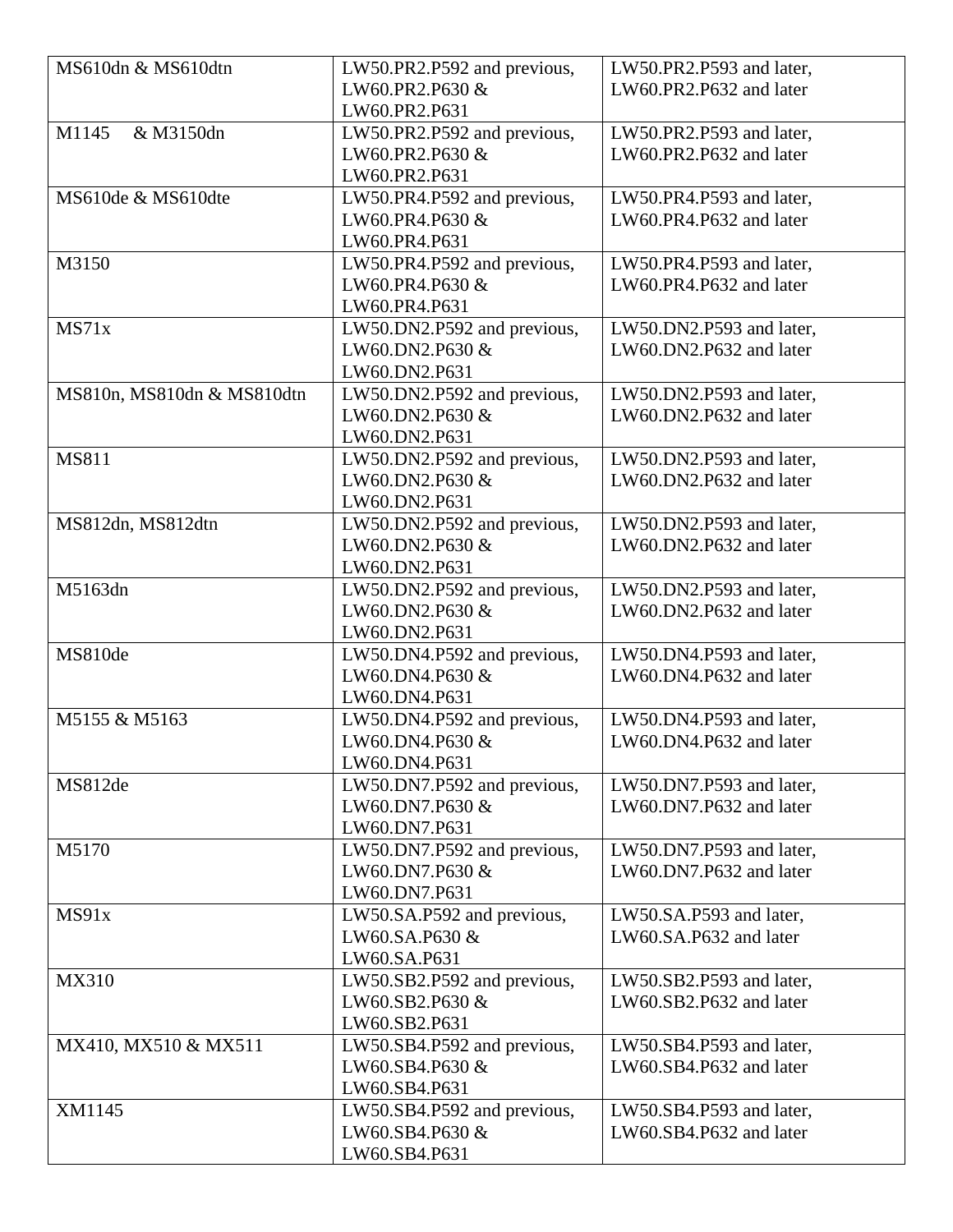| MX610 & MX611   | LW50.SB7.P592 and previous, | LW50.SB7.P593 and later, |
|-----------------|-----------------------------|--------------------------|
|                 | LW60.SB7.P630 &             | LW60.SB7.P632 and later  |
|                 | LW60.SB7.P631               |                          |
| XM3150          | LW50.SB7.P592 and previous, | LW50.SB7.P593 and later, |
|                 | LW60.SB7.P630 &             | LW60.SB7.P632 and later  |
|                 | LW60.SB7.P631               |                          |
| MX71x           | LW50.TU.P592 and previous,  | LW50.TU.P593 and later,  |
|                 | LW60.TU.P630 &              | LW60.TU.P632 and later   |
|                 | LW60.TU.P631                |                          |
| MX81x           | LW50.TU.P592 and previous,  | LW50.TU.P593 and later,  |
|                 | LW60.TU.P630 &              | LW60.TU.P632 and later   |
|                 | LW60.TU.P631                |                          |
| XM51xx & XM71xx | LW50.TU.P592 and previous,  | LW50.TU.P593 and later,  |
|                 | LW60.TU.P630 &              | LW60.TU.P632 and later   |
|                 | LW60.TU.P631                |                          |
| MX91x           | LW50.MG.P592 and previous,  | LW50.MG.593 and later,   |
|                 | LW60.MG.P630 &              | LW60.MG.P632 and later   |
|                 | LW60.MG.P631                |                          |
| MX6500e         | LW50.JD.P592 and previous,  | LW50.JD.593 and later,   |
|                 | LW60.JD.P630 &              | LW60.JD.P632 and later   |
|                 | LW60.JD.P631                |                          |

### *Obtaining Updated Software*

To obtain firmware that resolves this issue or if you have special code, please contact Lexmark's Technical Support Center at [http://support.lexmark.com](http://support.lexmark.com/) to find your local support center.

### *Workarounds*

Lexmark recommends updating firmware to address this issue.

#### *Exploitation and Public Announcements*

Lexmark is not aware of any malicious use against Lexmark products of the vulnerability described in this advisory.

#### *Status of this Notice:*

THIS DOCUMENT IS PROVIDED ON AN "AS IS" BASIS AND IS PROVIDED WITHOUT ANY EXPRESS OR IMPLIED GUARANTEE OR WARRANTY WHATSOEVER, INCLUDING BUT NOT LIMITED TO THE WARRANTIES OF MERCHANTABILITY AND FITNESS FOR A PARTICULAR USE OR PURPOSE. LEXMARK RESERVES THE RIGHT TO CHANGE OR UPDATE THIS DOCUMENT AT ANY TIME.

## *Distribution*

This advisory is posted on Lexmark's web site at<http://support.lexmark.com/alerts> Future updates to this document will be posted on Lexmark's web site at the same location.